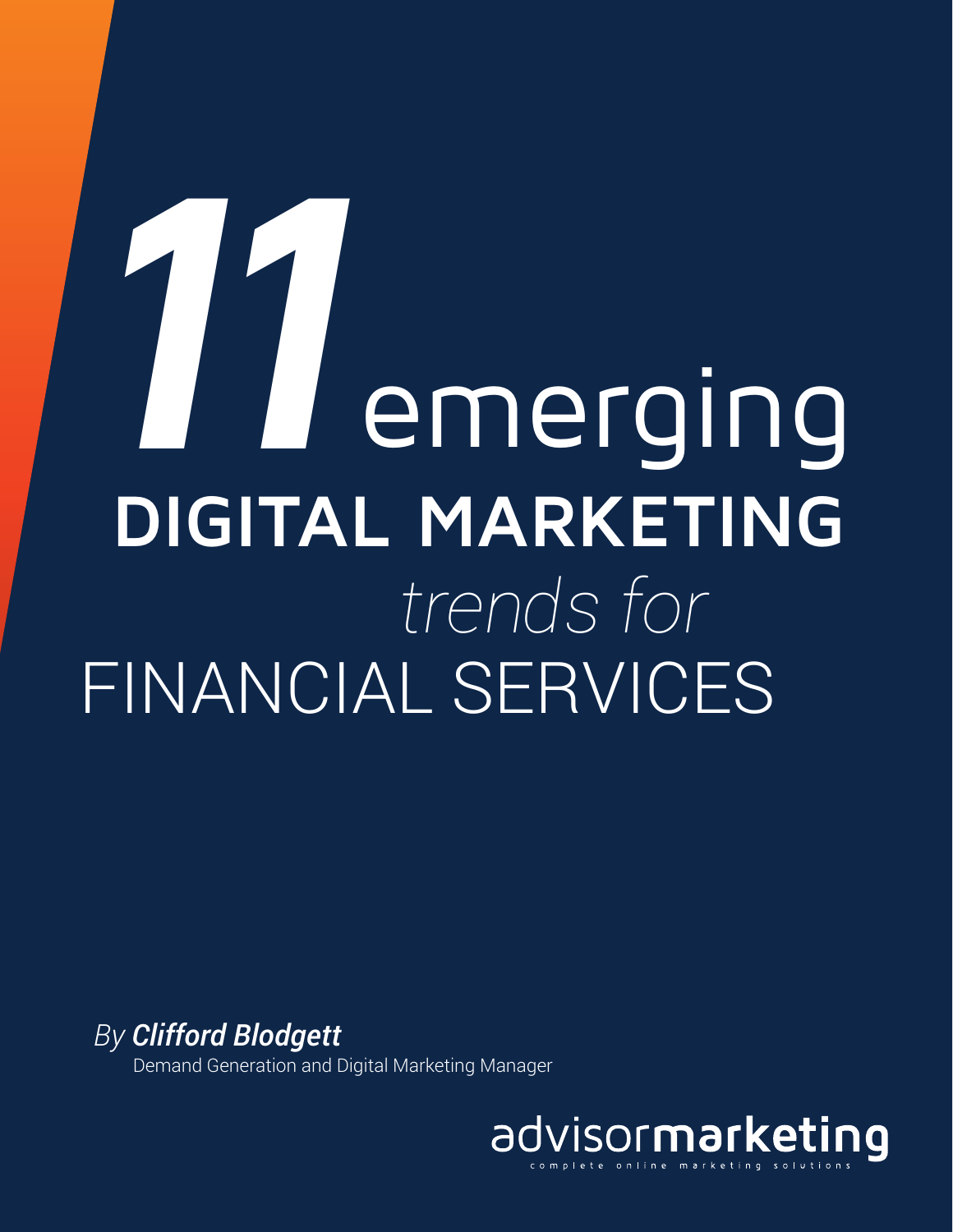



### **Introduction**

Marketing your business is a continuous process. A few years ago, a mailed letter and invitation to a presentation along with a no obligation lunch was a great way to reach prospects. Today, your clients probably pay more attention to email than paper mail. You need to find ways to reach them where they live, online, without ending up in their spam folders.

#### **Here are 11 trends for marketing financial services you should consider trying:**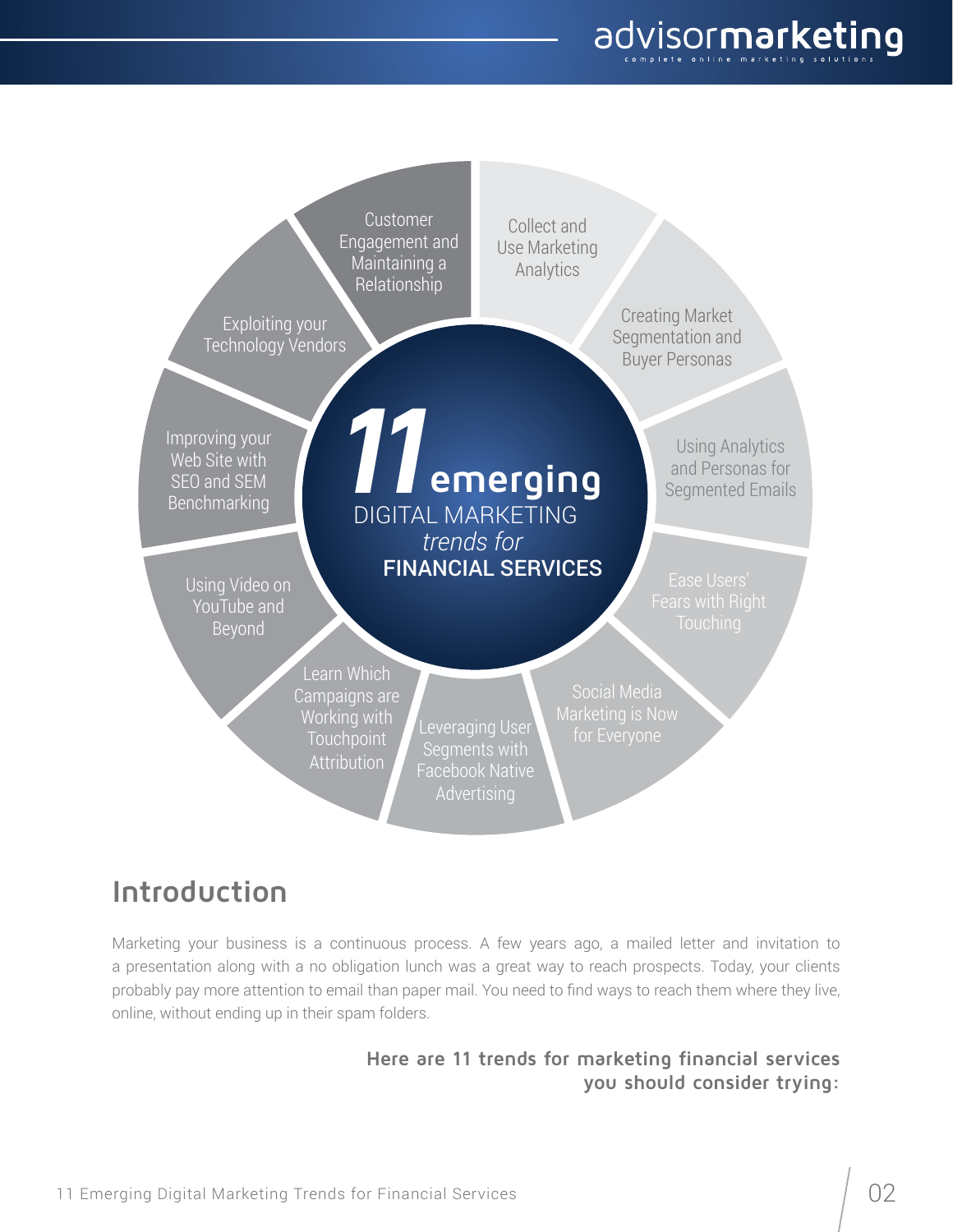#### **Collect and Use Marketing Analytics**

**Collect a**<br> **11**<br> **11**<br> **11**<br> **11**<br> **11**<br> **11**<br> **11**<br> **11**<br> **11**<br> **11**<br> **11**<br> **11**<br> **11**<br> **11**<br> **11**<br> **11**<br> **11**<br> **11**<br> **11**<br> **11**<br> **11**<br> **11**<br> **11**<br> **11**<br> **11**<br> **11**<br> **11**<br> **11**<br> **11**<br> **11**<br> **11**<br> **11**<br> **11**<br> **11**<br> **11**<br> Every business collects information about its customers, not just in formal customer files but also via other means like email and online messages. There's useful data in those information streams, but you need to invest time in analyzing them. Taking these data points and creating actionable insights is the key. If a customer opens or clicks an email on Social Security benefits, then they might be interested in having a conversation about retirement income planning and how Social Security fits into the equation.

**We Suggest:** Easy-to-navigate lead-generation channels like email and content downloads make these marketing analytics simple to understand. Customers who download retirement materials will probably be more open to talking retirement income planning than a blanket message to your Security fits into the equation.<br> **22** We Suggest: Easy-to-navigate lead-generation<br>
channels like email and content downloads make<br>
these marketing analytics simple to understand.<br>
Customers who download retirement materi

Inbound Marketing delivers more leads than traditional **55%** outbound marketing.<sup>1</sup>

#### **Creating Market Segmentation and Buyer Personas**

The better you know your customers, the more finely you can target them. Market segmentation lets you organize them into groups with homogenous needs. Different groups will have different needs and you might want to market to them differently. Your marketing analytics may have told you your customers have adult grandchildren who need insurance or financial services, but you'll need to reach out to the grandkids very differently from the grandparents.

**We Suggest:** Developing buyer personas or fictional buyer profiles to help visualize a targeted demographic and how they may interact with the services you provide. This may sound like new terminology to some, however, personas have been used by many companies since the early 2000s.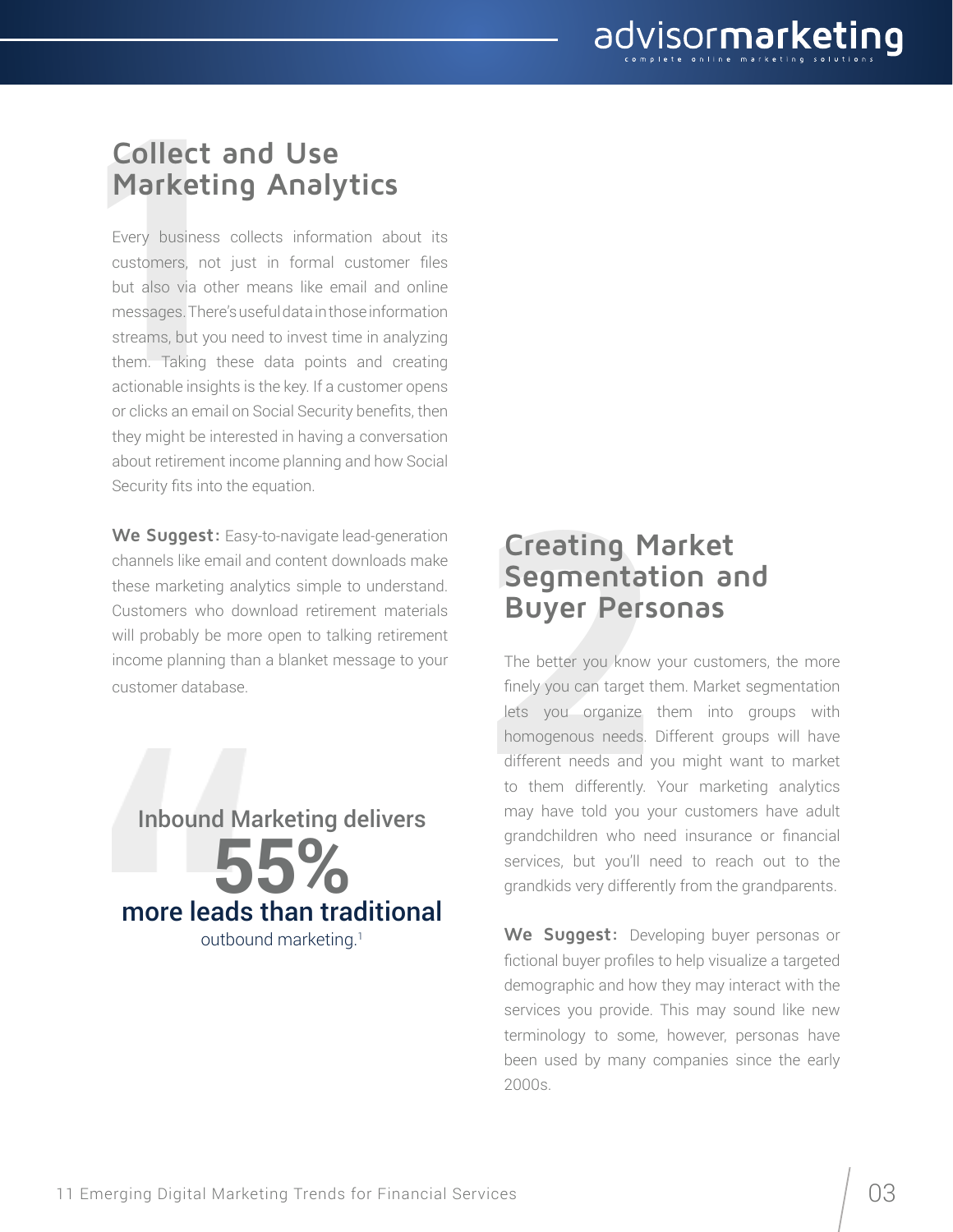#### **Using Analytics and Personas for Segmented Emails**

**33 July 2013**<br> **32 July 2013 Commented**<br>
Use your marketing ana<br>
data to send targeted di<br>
data can also help you<br>
services to your custo<br>
to life customers, life to<br>
so on. While compliand<br>
will control the messag Use your marketing analytics and segmentation data to send targeted digital marketing. Analytics data can also help you cross-sell products and services to your customers; annuity products to life customers, life to investment clients and so on. While compliance and privacy concerns will control the messaging to some extent, the more personalized the message, the more likely a customer is to respond.

**We Suggest:** Drafting emails and messages to your buyer persona profiles mentioned in "Trend 2." Then create emails around that content to better engage your target audience.

#### **Ease Users' Fears with Right Touching**

**Ease Users' F**<br>**Right Touchine**<br>Right touching means gett<br>with the right message at th<br>result. This is a challenge i<br>medium, but even more s<br>scams that try to trick cu<br>passwords to bankaccounts<br>wary of emails from fina<br>ma Right touching means getting to the right person with the right message at the right time for the right result. This is a challenge in any communications medium, but even more so with email. Phishing scams that try to trick customers into revealing passwords to bank accounts have made consumers wary of emails from financial institutions, and many simply will not click a link in any email from a financial firm. This means you have to work to ensure your email appears professional and legitimate in order to trigger a response.

We Suggest: Including your phone number, social links and physical address in all email. Also, be aware of where your links are pointing traffic to and if your links require sensitive information.

Emails with social sharing buttons

increase click through rates by

**158%1**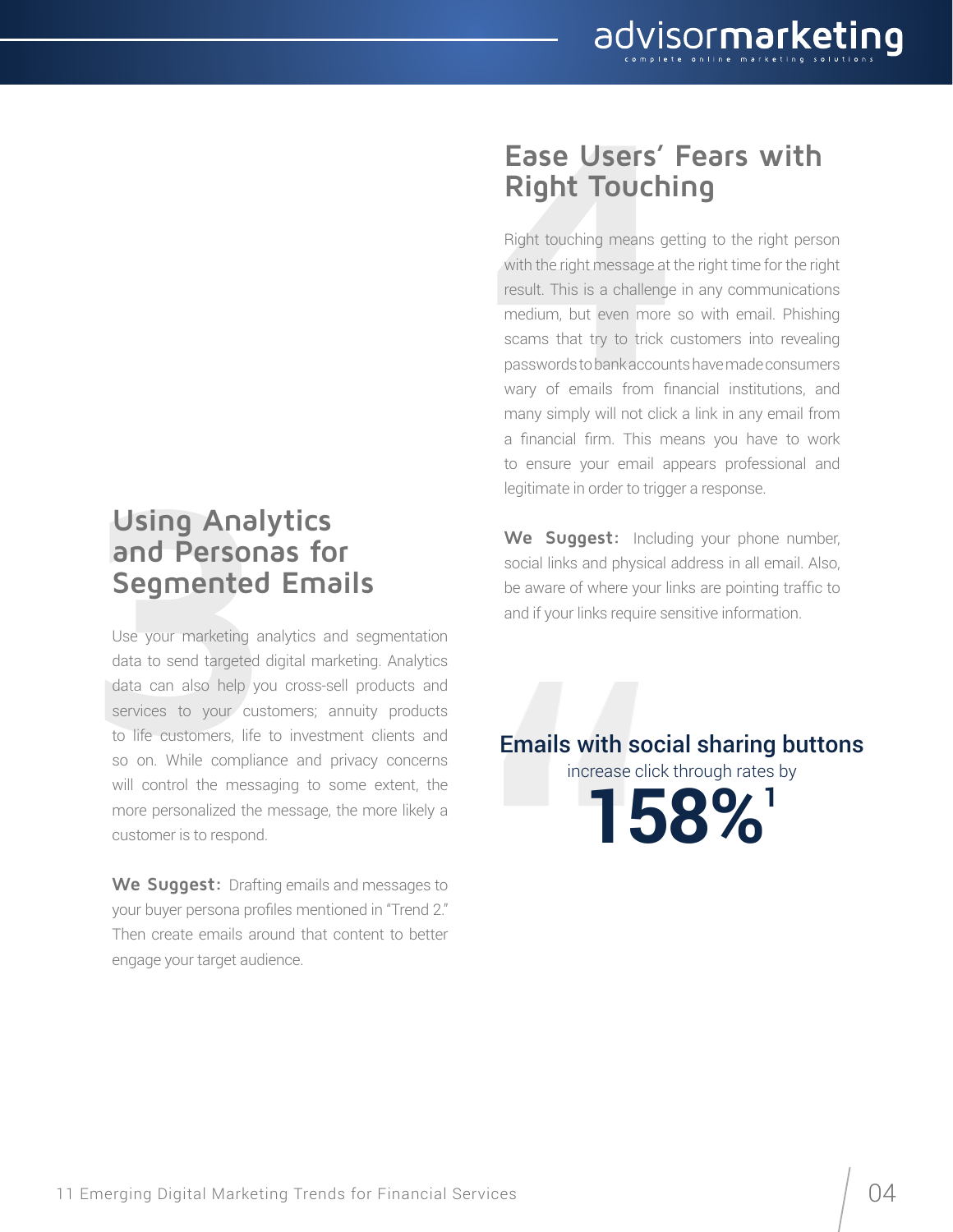#### **Social Media Marketing is Now for Everyone**

**Social Media<br>is Now for E**<br>Social media used to be<br>but everyone uses it r<br>Company, people 55-64<br>market for insurance an<br>the fastest growing user<br>needs to have a Faceboc<br>be using Twitter to get<br>these shouldn't be one-w Social media used to be just for younger people, but everyone uses it now. According to Fast Company, people 55-64—unquestionably a key market for insurance and financial services—are the fastest growing user segment. Every business needs to have a Facebook page. You should also be using Twitter to get your message out. And these shouldn't be one-way communications, with you blasting out advertisements. **See Trend 11, Customer Engagement**—use these tools to get your customers to interact with you.

**We Suggest:** At the least, allocate time every day or so to share an article with your clients and prospects on your social media outlets or subscribe to a social media publishing service like the **Social Media Elite** program available through CreativeOne. Advanced practitioners build a social media brand related to their practice and present your classionnels to initiate whir you.<br>
Your classical contract whir you.<br>
day or so to share an article with your clients<br>
and prospects on your social media outlets or<br>
subscribe to a social media publishing service lik

## of marketers used **89%** Facebook last year.<sup>2</sup>

#### **Leveraging User Segments with Facebook Native Advertising**

Having a page on Facebook isn't the only way to utilize this platform. You can also advertise your business; ads can be in the right-hand side of the page or can be "native advertising," meaning they show up in the user's News Feed almost as if they are regular content. Facebook will help you tailor the target of your campaign to be most effective.

**We Suggest:** Creating a downloadable piece of content to entice users to click on your advertisement. While drawing upon your fictional buyer personas mentioned in "Trend 2", define your segments inside of the Facebook Advertising platform and target them with relevant and clickable content.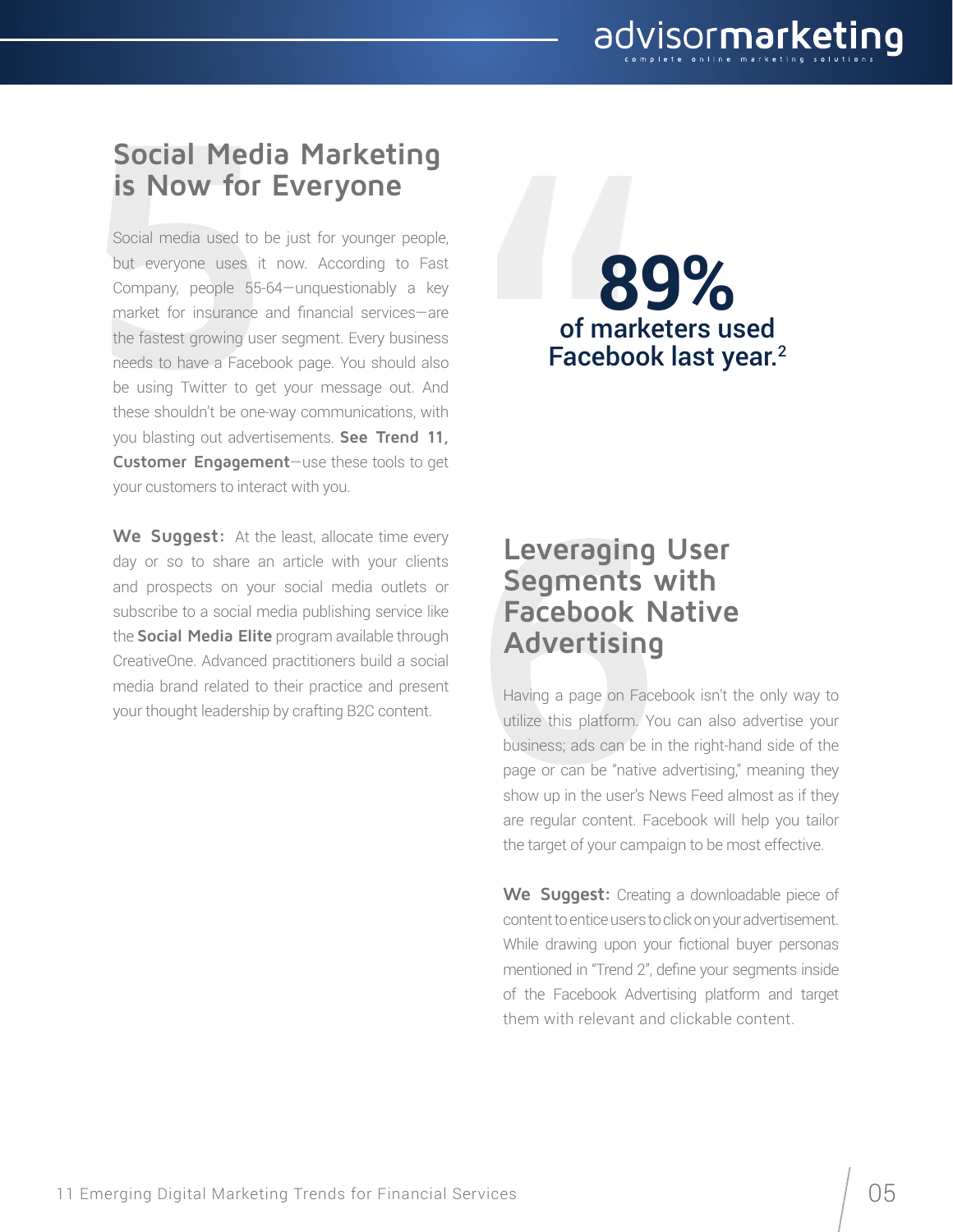#### **Learn Which Campaigns are Working with Touchpoint Attribution**

**Learn Which are Working<br>
<b>Touchpoint**<br>
In order for your man<br>
effective, you need to k<br>
work to bring you custo<br>
you use to market, the becomes. Every communtance some distinct key<br>
message triggered a resp In order for your marketing techniques to be effective, you need to know which ones actually work to bring you customers. The more methods you use to market, the harder this tracking becomes. Every communication you send should have some distinct key to let you know which message triggered a response. And you need to use that information to plan your next marketing push.

**We Suggest:** Keeping a list of tracking codes and campaign notes in Excel to help track all of your links and pages. Define your channels with codes and abbreviations ahead of time to streamline any reporting and analyzing you may want to do during a campaign.

#### **Using Video on YouTube and Beyond**

**Sing Video**<br> **8**<br>
Most humans are vis<br>
naturally respond to human<br>
put yourself into a profes<br>
reports that Youtube stread<br>
of all Internet traffic.<sup>4</sup><br>
We Suggest: Trying s<br>
can be utilized outside of Most humans are visual; given that, people naturally respond to human faces. Get creative and put yourself into a professional video online. CNet reports that Youtube streaming is nearly 20 percent of all Internet traffic.<sup>4</sup>

**We Suggest:** Trying something different. Video can be utilized outside of YouTube by sending it directly to them in an email via a video email service. Many video email system have an easy-to-use interface and even tells you when your email is read and the video played.

Videos on Landing Pages increase conversation by **86%1**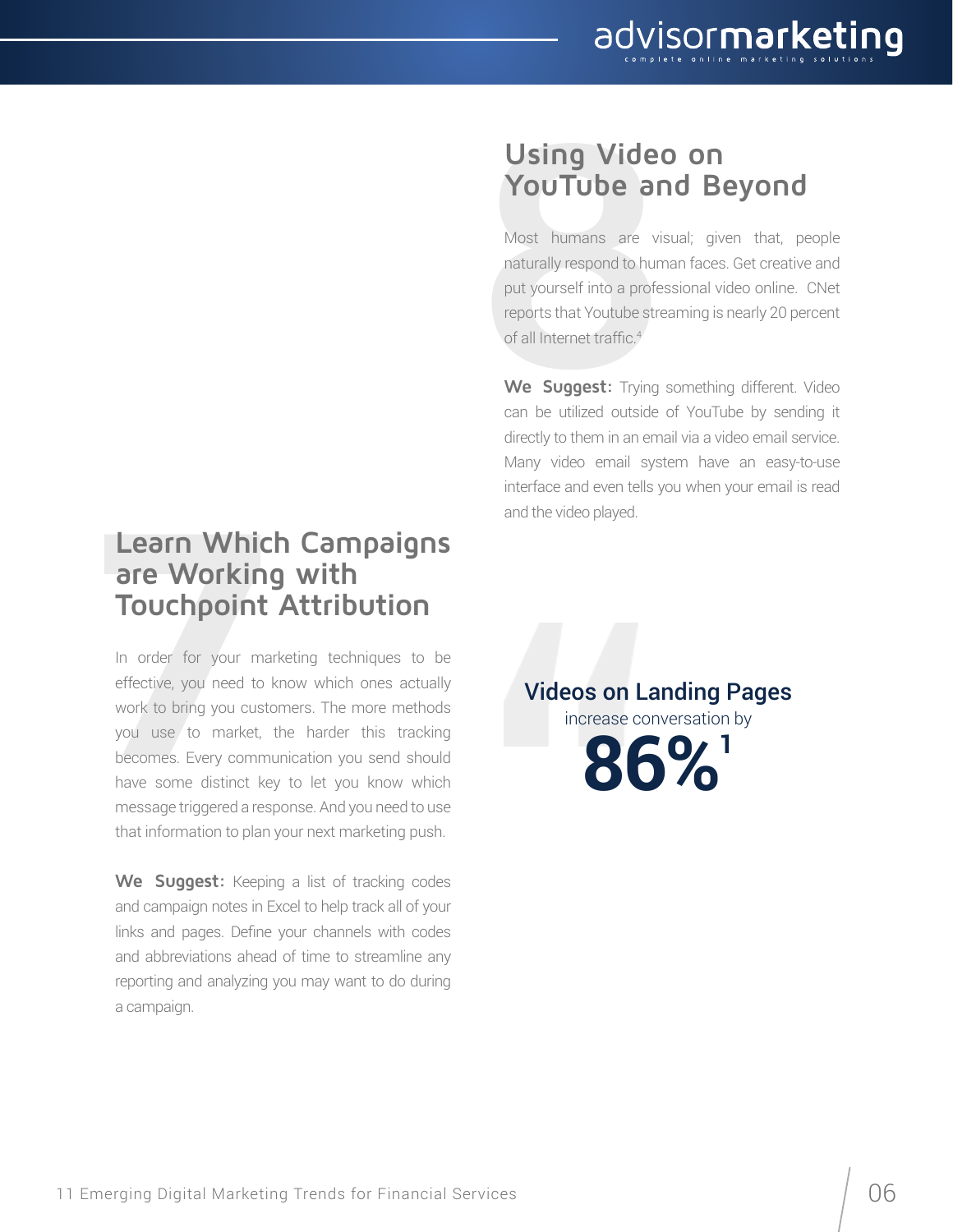#### **Improving your Web Site with SEO and SEM Benchmarking**

**Site with SE<br>Benchmarkin**<br>What keywords do you e<br>to find you? SEO, or sea<br>means having an effect<br>makes your site rank high<br>Ideally, your business wi<br>of Google search results<br>Google periodically chan What keywords do you expect customers to use to find you? SEO, or search engine optimization, means having an effective web presence that makes your site rank high in search engine results. Ideally, your business will be on the first page of Google search results for relevant keywords. Google periodically changes its page ranking strategy in an effort to weed out junk content; it's a never-ending battle to make sure your site remains visible. SEM Benchmarking (search engine marketing benchmarking) will help you make sure your content is effective.

**We Suggest:** Consulting with a SEO or SEM company to establish these benchmarks before implementing an optimization strategy or subscription. Establishing a web presence can depend on a number of different factors so be wary of excessive promises. CreativeOne offers SEM services to contracted producers and our experts frequently consult with you on relevant keywords Sour content is effective.<br>
We Suggest: Consulting with a SEO or SEM<br>
implementing an optimization strategy or<br>
depend on a number of different factors so be wary<br>
of excessive promises. CreativeOne offers SEM<br>
services to

Traditional Media Advertising spending rose **.8%** year over year compared to Digital Advertising spending increasing by **11.1%3**

# **Technology Vendors**

Talk with your vendors and find out how they can help you reach your customers. Although marketing will always require a personal touch, marketing automation software can help streamline your process, track the success of your campaigns, and help you understand the data. Automated systems can also add "share" buttons to your content, helping with social media marketing **(see Trend 5)**.

**We Suggest:** Shopping for an email automation system that may work in concert with other technology services like a Customer Relationship Management system. Having these pieces work together can save time and effort.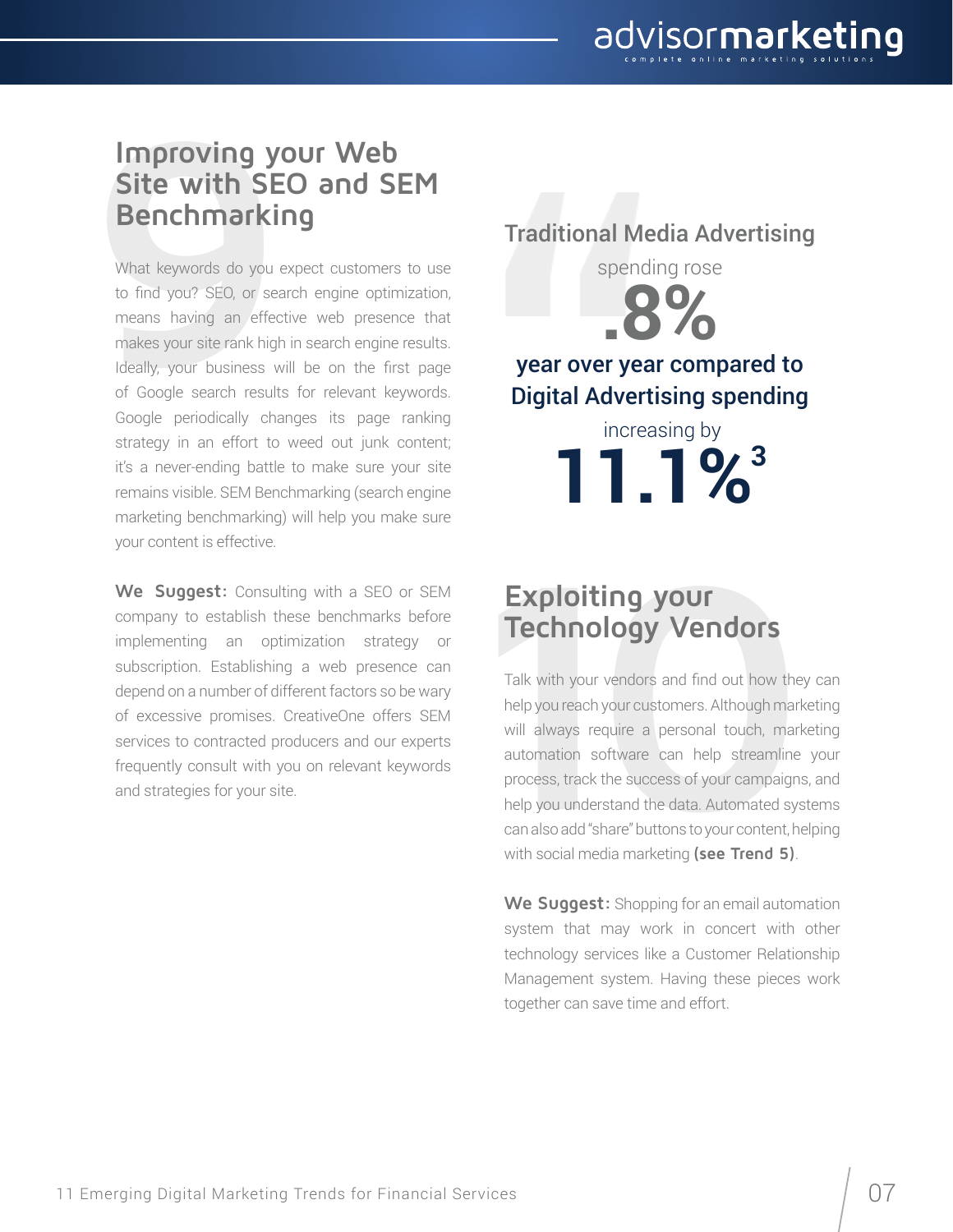## **and Maintaining a Relationship**

**Customer Engagement<br>
and Maintaining a**<br> **Relationship**<br>
Once you have customers, one of the best ways<br>
of keeping them is to stay engaged with them.<br>
This means giving them ways and reasons to stay<br>
involved after the in Once you have customers, one of the best ways of keeping them is to stay engaged with them. This means giving them ways and reasons to stay involved after the initial service is provided. You might have a blog or discussion forum that lets your customers connect with you and others. This interaction keeps your business on their minds and makes it more likely you'll get repeat business. It also provides a venue where potential new customers see the opinions of your current customers; if those opinions are positive, this is a powerful mechanism for gaining additional clientele (remember to consult your compliance professional for guidelines).

**We Suggest:** Spending some time on social media and writing relevant blog posts to display your thought leadership abilities. CreativeOne also provides agents with access to blog posts and topics via the **Social Media Elite** program.

<sup>a</sup> **30 day producer** grew traffic to his website by case study for a **CreativeOne**

**364%!5**

#### **In Conclusion…**

The non-stop growth of online marketing means you need to have a bigger and better online presence as part of your marketing effort. Keeping up on online trends is a great first step, but you need make these initiatives actionable and incorporate them into your marketing campaigns to keep your business growing.

CreativeOne can help you implement a strategy to gain exposure with the **Social Media Elite** program. **Social Media Elite** helps producers grow awareness by creating a social media plan to leverage your business by:

- Nurturing personal client relationships
- Sharing useful and relevant information with clients and prospects
- Developing online credibility, increasing web traffic and building brand awareness
- Enhancing your reputation by positioning yourself as a knowledgeable resource
- Easily generating new leads and referrals
- Standing out against your competition

Since everyone's social media needs are unique, a discovery process is necessary to properly determine what strategy is most appropriate. Plans and packages are formulated to achieve results for practices of all sizes, and in any market.

The **Social Media Elite** program delivers custom content with flexible solutions to help you further develop relationships using the power of internet marketing. And, this program is exclusive to CreativeOne, so you won't find it anywhere else.

<sup>1</sup> http://www.marketingprofs.com/chirp/2014/12372/20-captivating-marketing-statistics-that-will-drive-2014-infographic

<sup>2</sup> http://marketingland.com/social-media-driving-revenue-for-one-third-of-b2c-companies-one-fifth-of-b2b-firms-report-64256

<sup>3</sup> http://www.emarketer.com/Article/B2Cs-B2Bs-See-Digital-Social-Ad-Spend-Rising-Traditional-Stalls/1010270#8xslx3Q3VluUobsW.99

<sup>4</sup>http://www.cnet.com/news/netflix-youtube-gobble-up-half-of-internet-traffic/

<sup>&</sup>lt;sup>5</sup> Based on one agent's experience. Additional results will vary.